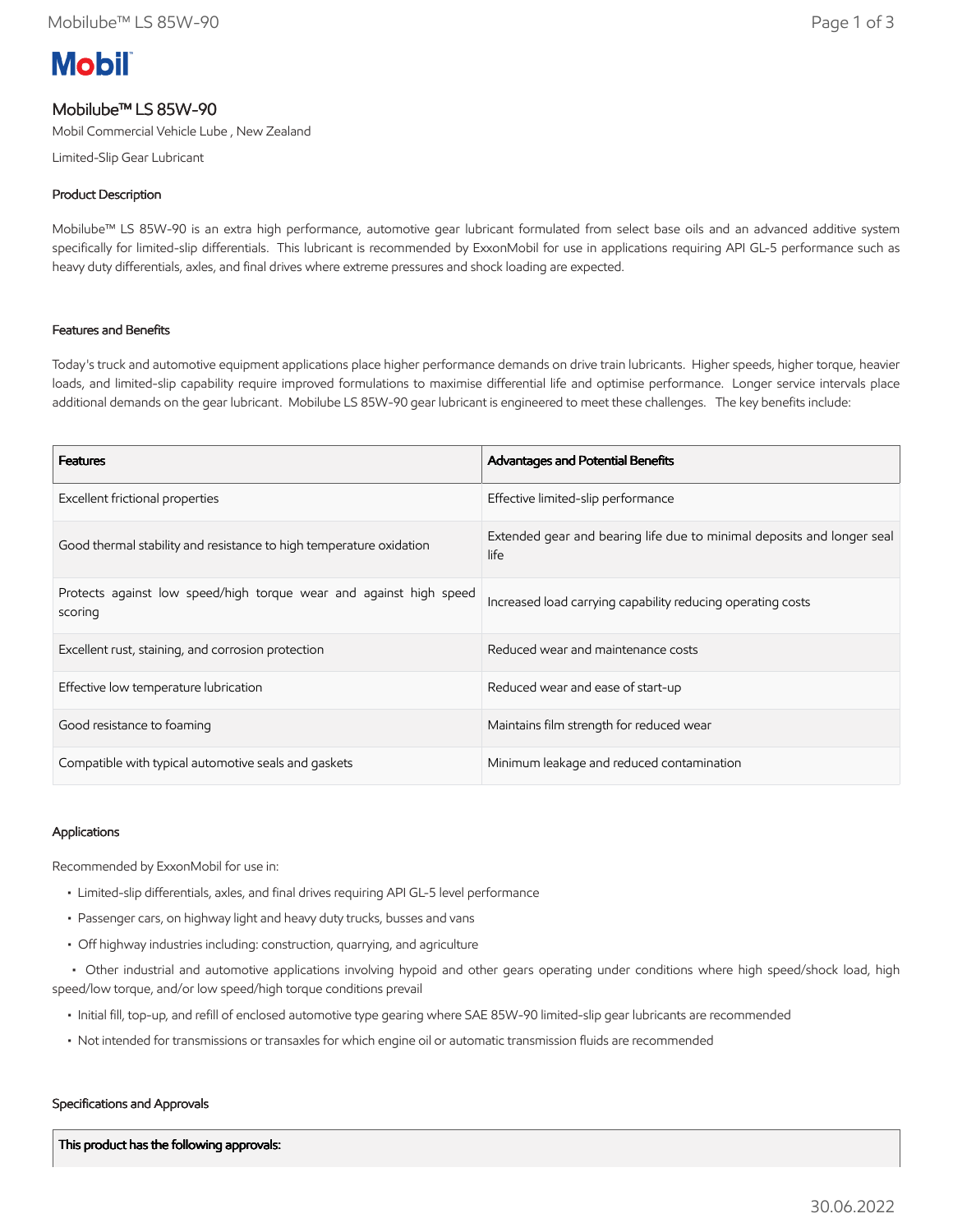| This product has the following approvals: |
|-------------------------------------------|
| ZF TE-ML 05C                              |
| ZF TE-ML 12C                              |
| ZF TE-ML 16E                              |
| ZF TE-ML 21C                              |
|                                           |

| This product meets or exceeds the requirements of: |  |
|----------------------------------------------------|--|
| API GL-5                                           |  |

#### Properties and Specifications

| Property                                      |            |
|-----------------------------------------------|------------|
| Grade                                         | SAE 85W-90 |
| Density @ 15 C, kg/l, ASTM D1298              | 0.90       |
| Flash Point, Cleveland Open Cup, °C, ASTM D92 | 204        |
| Kinematic Viscosity @ 100 C, mm2/s, ASTM D445 | 15.3       |
| Kinematic Viscosity @ 40 C, mm2/s, ASTM D445  | 157        |
| Pour Point, °C, ASTM D97                      | $-36$      |
| Viscosity Index, ASTM D2270                   | 98         |

#### Health and safety

Health and Safety recommendations for this product can be found on the Material Safety Data Sheet (MSDS) @ [http://www.msds.exxonmobil.com/psims](http://www.msds.exxonmobil.com/psims/psims.aspx) /psims.aspx

All trademarks used herein are trademarks or registered trademarks of Exxon Mobil Corporation or one of its subsidiaries unless indicated otherwise.

05-2022 Mobil Oil New Zealand Limited 164-188 Beaumont St Auckland New Zealand

### + 64 4 498 4000 [http://www.exxonmobil.com](http://www.exxonmobil.com/)

Typical Properties are typical of those obtained with normal production tolerance and do not constitute a specification. Variations that do not affect product performance are to be expected during normal manufacture and at different blending locations. The information contained herein is subject to change without notice. All products may not be available locally. For more information, contact your local ExxonMobil contact or visit [www.exxonmobil.com](http://www.exxonmobil.com/)

ExxonMobil is comprised of numerous affiliates and subsidiaries, many with names that include Esso, Mobil, or ExxonMobil. Nothing in this document is intended to override or supersede the corporate separateness of local entities. Responsibility for local action and accountability remains with the local ExxonMobil-affiliate entities.